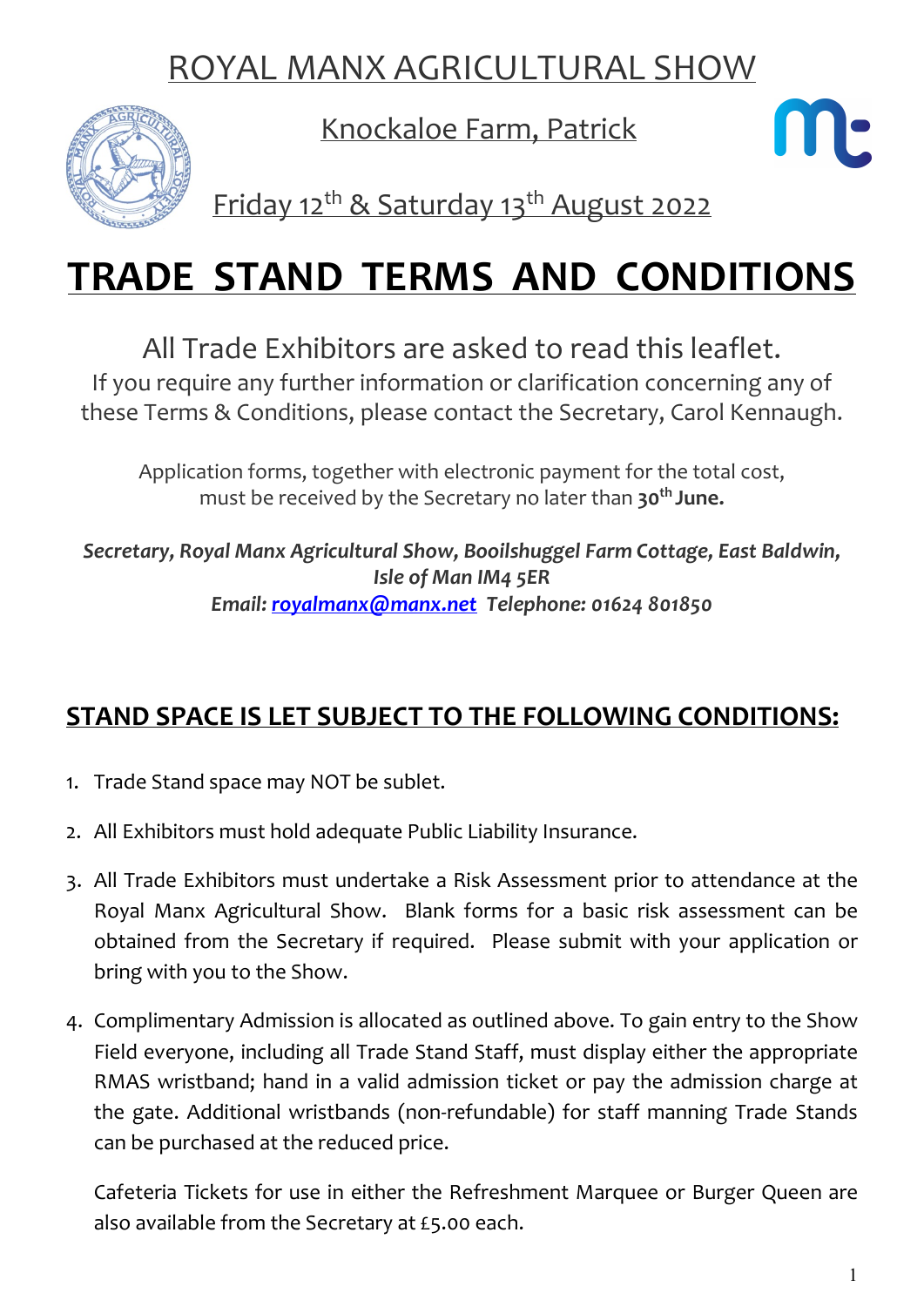- 5. Exhibitors must NOT sell food or drinks (hot or cold), sweets or other edible products without written permission from the Society. Jams, chutneys etc which would not be consumed on the Show Field may be permitted, so please check in advance and request written permission.
- 6. Free hospitality offered by exhibitors shall be confined to tea, coffee or soft drinks and biscuits. Larger food items (eg burgers, sandwiches, baps, cakes etc.) are not permitted.
- 7. Trade exhibitors must have visited the Show Field and located the position of their stand by 6pm on the evening before the Royal Show (Off-island traders arriving overnight excepted).
- 8. A 'ONE WAY' traffic system will be in operation for all exhibitors from the Saturday prior the Show until the Sunday after. Exhibitors are requested to enter Show Field site via Gate A on Knockaloe Drive, and exit via Gate E on Peel side of Show Field. (During set-up some large vehicles may be allowed to access the Show Field via Gate E at the Show Director's discretion.)

Exhibitors MUST obey traffic signage and instructions given by police and Society traffic marshals. Please note on Show Days, the Show Field becomes an extension of the public highway.

- 9. In the event of bad weather, it may be necessary to restrict vehicle movement in the days preceding and after the Royal Manx Agricultural Show. It will still be possible to access the site on foot.
- 10.Refunds will be at the discretion of the Royal Manx Agricultural Society.
- 11. Vehicles, except those forming part of an exhibition, must be off the Show Field by 9:00am and any such vehicles must be kept within the allotted stand area.
- 12. Trade Stands must be ready, staffed, and open to the public by 9am on both Show Days and remain open until 5pm unless otherwise advised.
- 13. Trade Exhibitors are NOT be permitted to move vehicles on or off the Show Field until 5.30pm without the express permission of the Show Director or Health & Safety Officer.
- 14. Vehicle drivers are asked to drive slowly on the Show Field and to keep to the existing avenues and walkways. Exhibitors are reminded to take the utmost care when driving around the Show Field, and show courtesy and consideration to pedestrians and other exhibitors.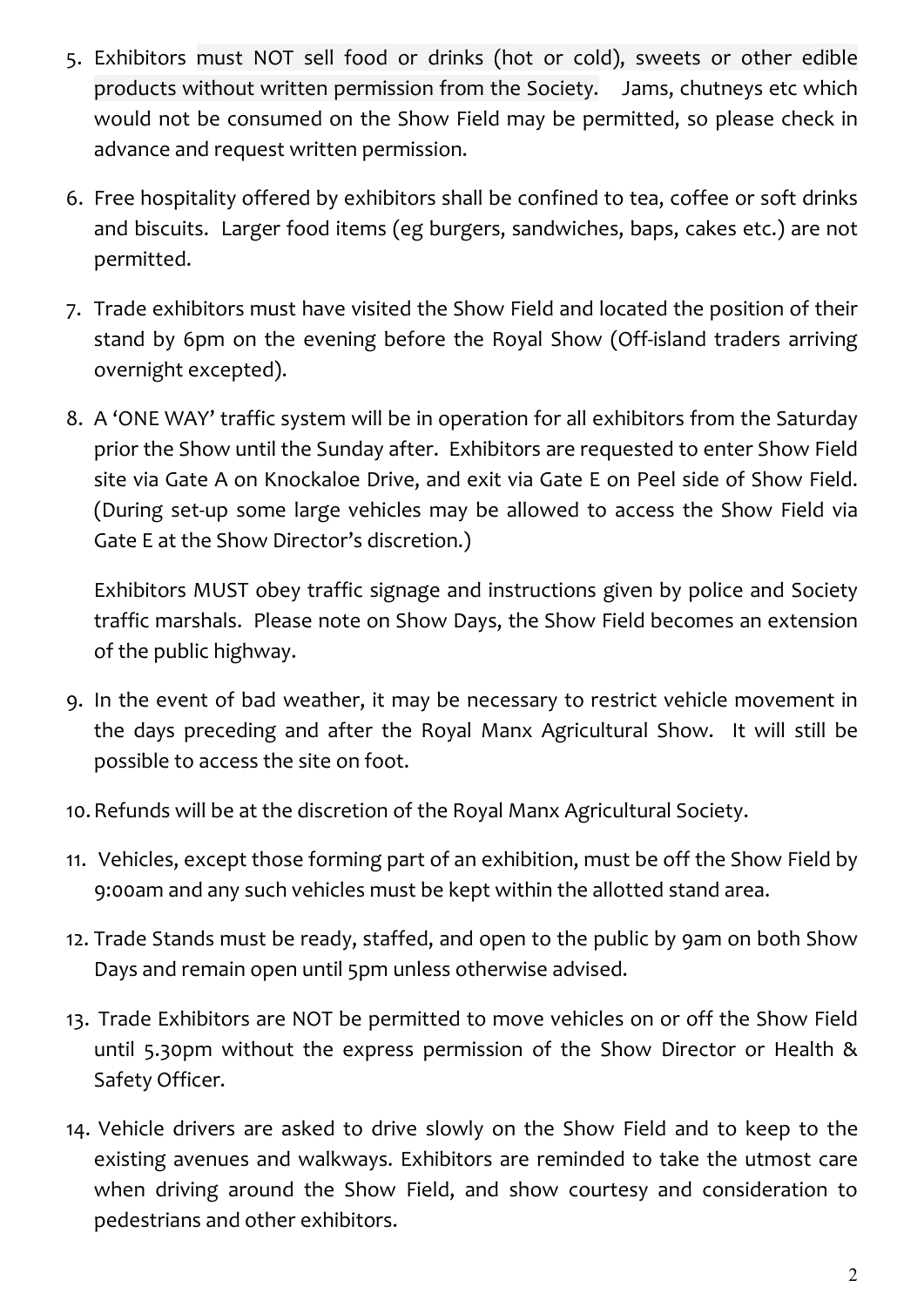- 15. Exhibitors are responsible for providing their own shelter, tables and displays.
- 16. Exhibitors must conduct their business within the confines of their own Trade Stand, and not in the avenues or walkways.
- 17. Trade Exhibitors with stands of 20' and larger are required to have a fire extinguisher on site. Those responsible for 15' Stands can exercise their own discretion on this matter.
- 18. Non-resident traders are reminded that a licence to trade in the Isle of Man may be required. (See additional information below)
- 19. Exhibitors selling or offering free samples of alcoholic beverages must apply for a licence in order to comply with the 1995 Licensing Act.
- 20. Lottery tickets must not be sold at the Show unless (a) the prior written approval of the Society is obtained and (b) the lottery or tombola complies at all times with the Gaming Betting and Lotteries Acts and any other statutory requirements.
- 21. NO Balloons of any type are to be sold or given away on the Show Field
- 22. NO aerosol 'Silly String' is to be sold or given away on the Show Field.
- 23. Security Staff must be made aware of the location of anyone staying overnight on the Show Field. Please advise the Secretary at least 24 hours in advance. Anyone staying on the Show Field overnight must be mindful of the comfort of others, and so the playing of loud music etc. is not permitted between 9pm and 6am.
- 24. Exhibitors are required to provide suitable litter receptacles on their stand, and at all times help keep the Show Field a tidy and attractive place for visitors to the Show.
- 25. Trade exhibitors must clear their trade-stand and restore the ground no later than 72 hours after the end of the Royal Show (unless an extension to this time has been agreed in advance with the Secretary) and leave the site in a clean and tidy condition. Failure to restore the ground may result in a penalty of £50.
- 26. Exhibitors shall abide by these conditions and the Bye Laws, Rules and Regulations of the Royal Manx Agricultural Society at all times and shall be entirely responsible for their own insurance, security arrangements and for the health and safety of persons on or visiting their stands. The Society accepts no liability for any loss or damage howsoever caused to property whilst on the Show Field or car parks.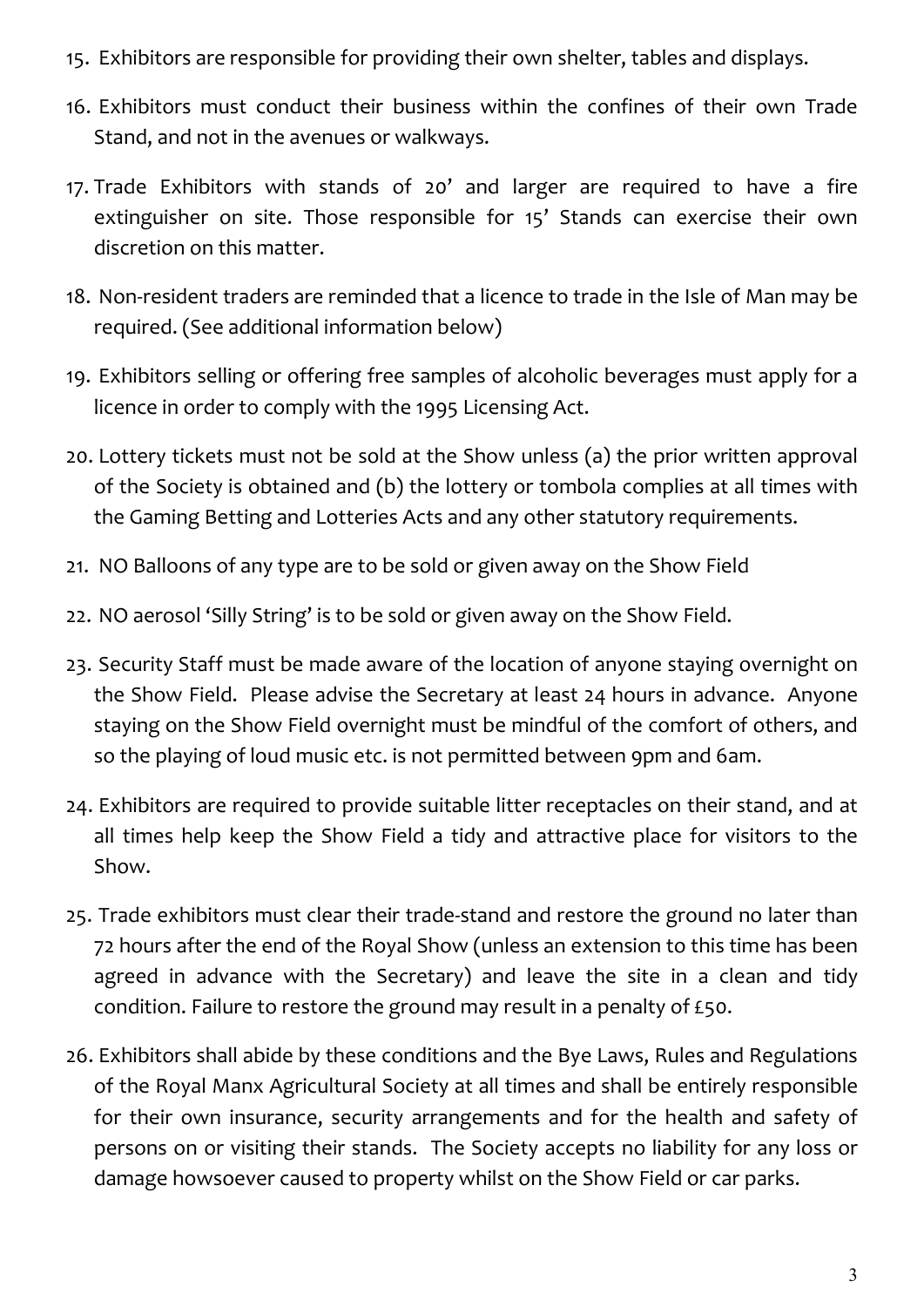27. Whilst on the Showground all persons in charge of exhibits and /or vehicles shall be subject to the orders of the Officials appointed by the Royal Manx Agricultural Society for the management of the Show.

## **Electricity**

- 28. Electricity is available at a cost of £100, subject to limited availability.
- 29. This fee covers ONE electricity socket and the cost of power used.
- 30. NO wiring directly into power boxes is permitted.
- 31. All connections to the exhibitor's stand will be controlled via a RCCB circuit breaker rated at 30mA, in accordance with current Health and Safety guidelines. It is the responsibility of the Exhibitor to ensure that their equipment complies with all current electrical regulations and will work on a RCCB circuit breaker prior to attendance at the show.
- 32. To access the electricity supply, exhibitors will need an OUTDOOR GRADE 2.5mm CABLE, with a 16amp 240v Blue Ceeform round-pin plug attached.
- 33. A small number of leads will be available for hire from the Secretary (Hire charge £20 each, plus deposit of £50 refundable on return).
- 34. Exhibitors may supply their own extension leads.
- 35.Any work undertaken by the Society's contractor to correct faulty equipment owned by an exhibitor will be billed directly to them by the contractor.

## **Generators**

- 36. No generators can be used on the Show Field without the prior consent of the Society.
- 37. It is the exhibitor's responsibility to ensure that all equipment used by them on the Show Field complies with current Health & Safety Regulations.
- 38. Generators must be protected by a Residual Current Device (RCD) and have a valid certificate.
- 39. Generators should be the inverter type. If your generator is a nuisance to other exhibitors (due to noise or fumes) you will be required to put it off.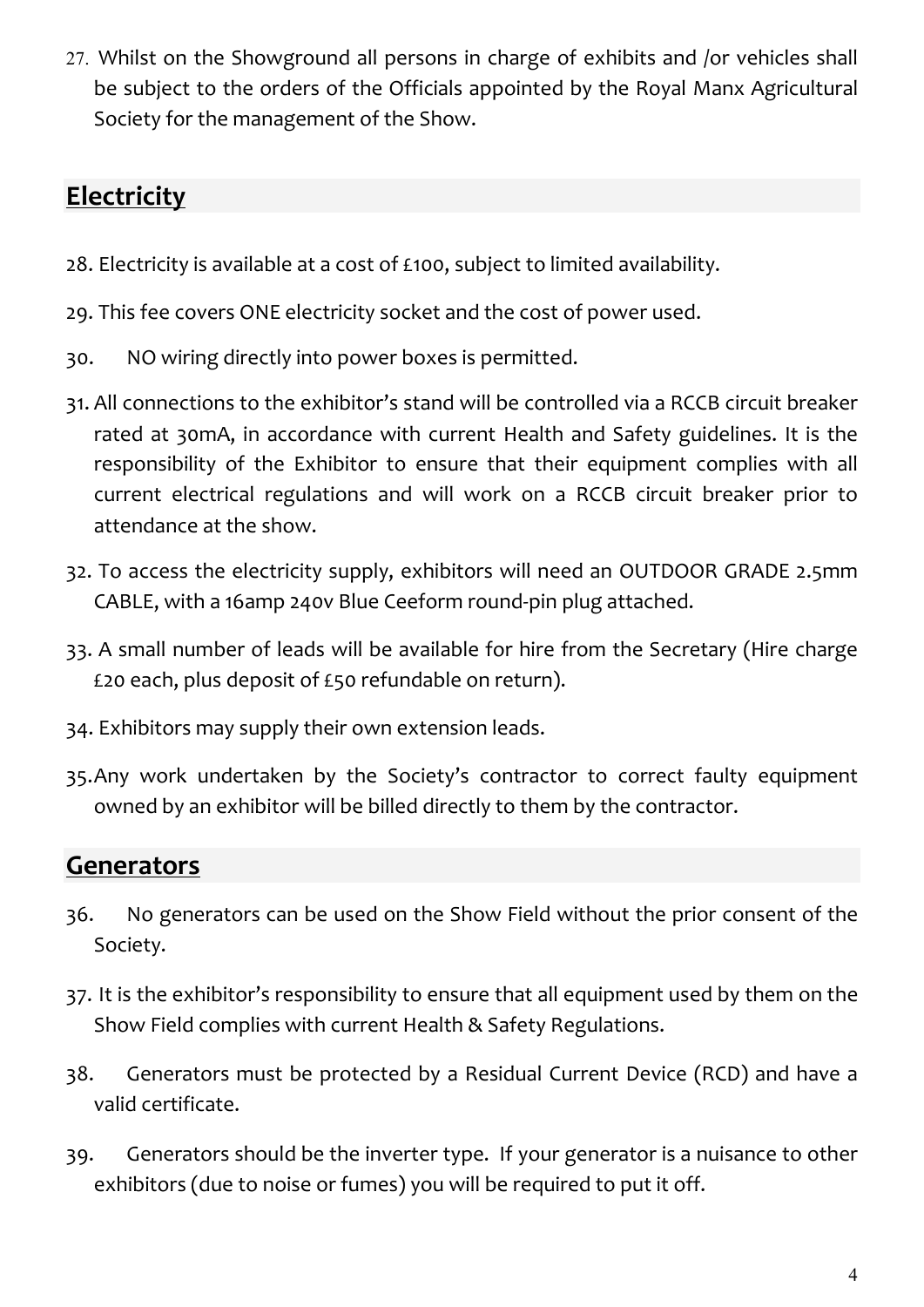- 40. Fuel for generators must be stored securely, away from the generator in an appropriate closed container, out of direct sunlight. Quantities of fuel must be kept to a minimum.
- 41. Exhibitors who have obtained permission to use a generator must identify themselves to the Secretary when setting up their Trade Stand, so that security staff and the Fire Service can be aware of the location of all generators on the Show Field.
- 42. Exhibitors with a generator on their stand must have a fire extinguisher of the appropriate type on their stand, and this must be available at all times for inspection by the RMAS Health & Safety Officer.
- 43. If your generator is deemed to be in any way unfit for use on the Show Field (by the RMAS Health & Safety Officer or Electrician), the RMAS reserve the right to halt the use of the equipment and insist on its removal from the Show Field.
- 44. In the event of Point 42 and a generator has to be taken out of use, it may be possible in some locations on the Show Field to connect the exhibitor's appliances to the mains electricity supply. In these circumstances the exhibitor will be deemed to have agreed to pay the £100 Electricity Supply charge (see Note 27 above), and if required, the hire charge for leads (see Note 32 above) will also apply.

#### Portable Electrical Applicances - Portable Appliance Testing

45. Exhibitors are strongly advised to ensure that any portable electrical appliances intended for use at this event displays a valid PAT test certificate.

#### If you have any queries concerning the electricity supply or generators, please contact the Secretary for clarification.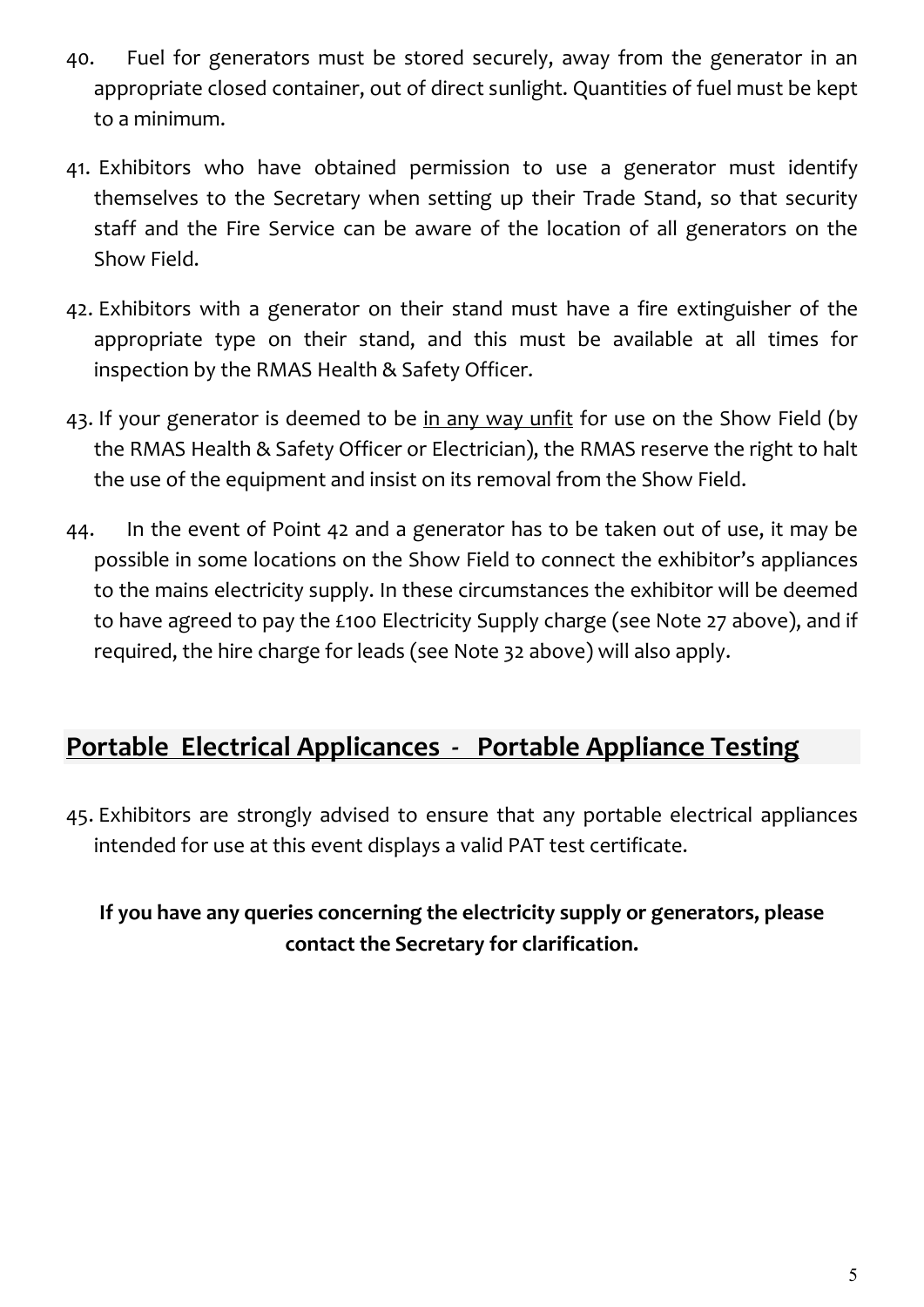## Broadband connection on the Show Field



Manx Telecom has various connection options available for stand holders using their fixed and 4G networks. If you are a looking for a basic internet connection for the show, they sell 4G mobile network wifi devices which will connect up to 5 wireless devices, or you can buy a 4G router which has 4 Ethernet ports and can support various wireless devices. They do also offer a fixed broadband solution, please contact Manx Telecom Business Sales on 01624 624 624 for a quotation.

If you are planning to use a card machine please be aware that you will need to check with your card terminal supplier to confirm what type of connection you require. A card machine which dials through its transactions will require a telephone line to your stand, however if you require a broadband connection for your card machine this can be provided by both mobile and fixed solutions from Manx Telecom.

#### If you need further assistance please contact the Manx Telecom Business Sales Sales Team on b2b.sales@manxtelecom.com

\*\*\* \*\*\* \*\*\*

If you intend to apply for a broadband connection, please indicate on the Trade Stand application form.

Complimentary Wi-Fi will be available in the immediate vicinity of the Secretary's office or the Manx Telecom stand.